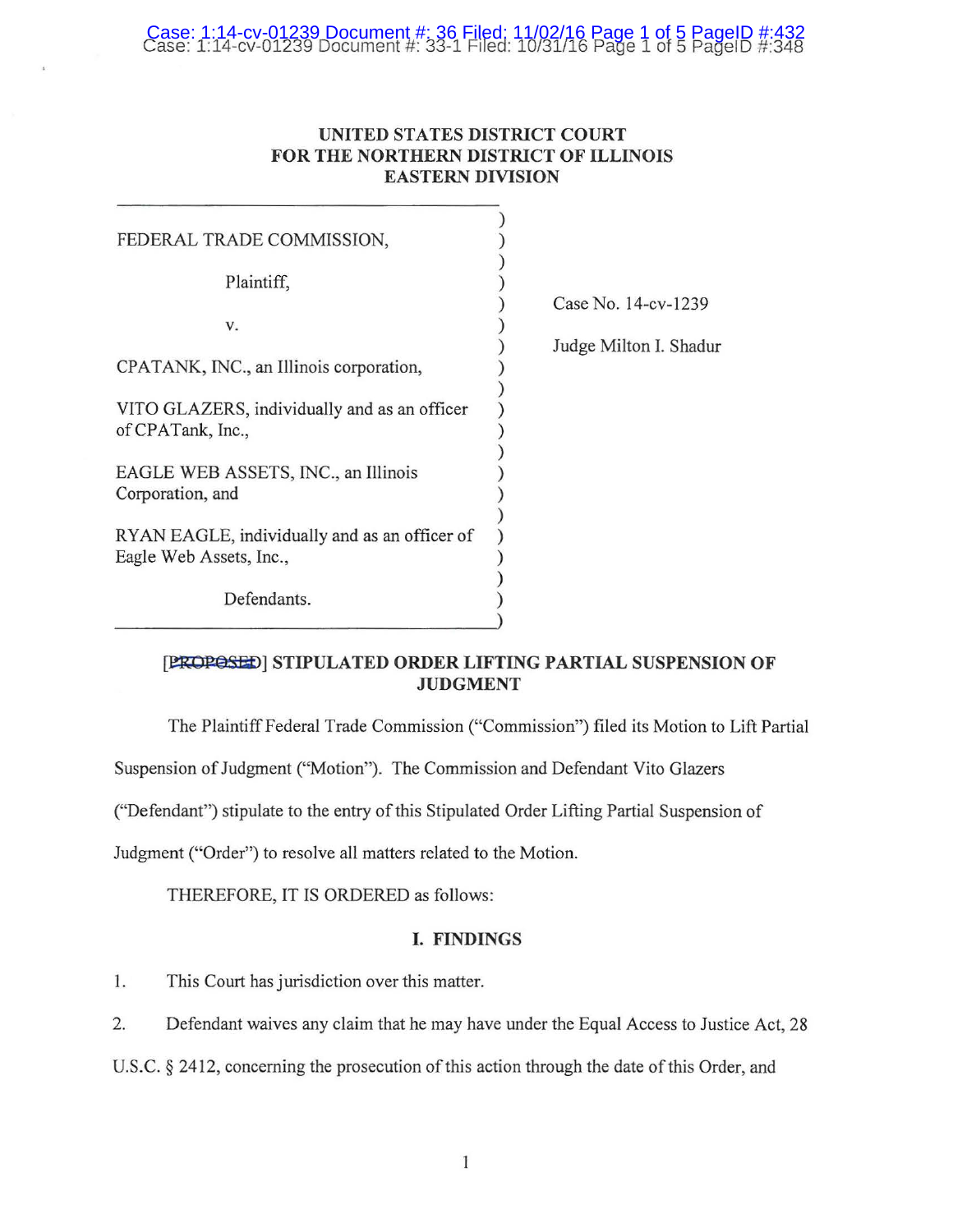# Case: 1:14-cv-01239 Document #: 36 Filed: 11/03/16 Page 2 of 5 PageID #: 343

agrees to bear his own costs and attorney fees.

3. Defendant waives all rights to appeal or otherwise challenge or contest the validity of this Order.

#### **II. LIFTING OF PARTIAL SUSPENSION OF JUDGMENT**

#### IT IS FURTHER ORDERED that:

A. Pursuant to Section III.I of the Court's February 25, 2014 Stipulated Final Judgment and Order for Permanent Injunction and Other Equitable Relief ("Stipulated Judgment"), the suspension of the \$200,000 judgment against Defendant is lifted. The full judgment, minus monies already paid to the Commission, is now due and may be executed on. The Commission and Defendant stipulate that the judgment will be fully satisfied by payment in accordance with Part Il.B of this Order.

B. Defendant is ordered to pay the Commission One Hundred and Eighty Thousand Dollars (\$180,000), of which, as Defendant stipulates, his undersigned counsel holds One Hundred and Fifty-Four Thousand, Four Hundred, and Eighty-Four Dollars and Seventy-Nine Cents (\$154,484. 79), in escrow for no purpose other than payment to the Commission. Such payment must be made within 7 days of entry of this Order by electronic fund transfer in accordance with instructions previously provided by a representative of the Commission. Further:

- 1. To the extent not already done, Defendant and U.S. Bank, N.A., shall transfer Nine Thousand, Nine Hundred, and Ninety-Three Dollars (\$9,993.00) in account number ending in 8987 and Eight Thousand, Two Hundred, and Eighty Dollars and Two Cents (\$8,280.02) in account number ending in 8882 to the Commission or its designated agent.
- 2. To the extent not already done, Defendant and Bank of America, N.A., shall

2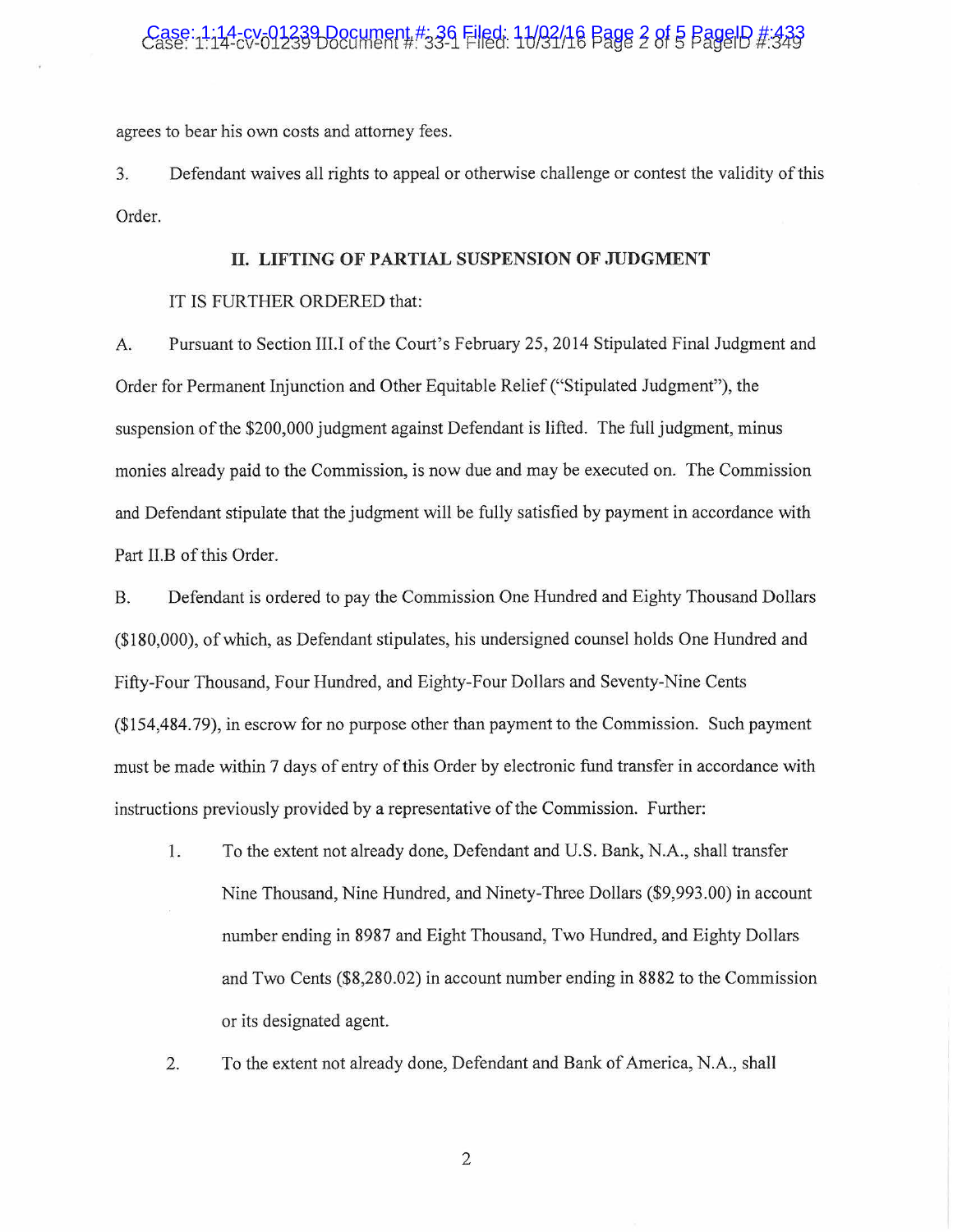# Case: 1:14-cv-01239 Document #: 36 Filed: 11/02/16 Page 3 of 5 PageID #:434 Case: 1:14-cv-01239 Document #: 33-1 Filed: 10/31/16 Page 3 of 5 PagelD #:350

transfer Seven Thousand, Two Hundred, and Forty-Two Dollars and Nineteen Cents (\$7,242.19) in account number ending in 6021 to the Commission or its designated agent.

C. Defendant relinquishes dominion and all legal and equitable right, title, and interest in assets transferred pursuant to this Order and may not seek the return of any assets.

D. The facts alleged in the Motion and documents filed in support thereof will be taken as true, without further proof, in any subsequent civil litigation by or on behalf of the Commission, including in a proceeding to enforce its rights civilly to any payment or monetary judgment pursuant to this Order, such as a nondischargeability complaint in any bankruptcy case.

## **III. DISSOLUTION OF ASSET FREEZE**

IT IS FURTHER ORDERED that, upon Defendant's compliance with Part 11.B of this order, the asset freeze provisions of this Court's October 14, 2016 and October 21, 2016 temporary restraining orders shall immediately dissolve without further order of the Court.

#### **IV. CONTINUING EFFECT OF STIPULATED JUDGMENT**

IT IS FURTHER ORDERED that nothing in this Order shall alter the meaning or effect of any provision of the Stipulated Judgment.

#### **V. RETENTION OF JURISDICTION**

IT IS FURTHER ORDERED that this Court retains jurisdiction of this matter for purposes of construction, modification, and enforcement of this Order.

IT IS SO ORDERED, this **2d** day of <u>November</u>, 2016.

C/Wilton D Shaden

Honorable Milton I. Shadur Senior United States District Judge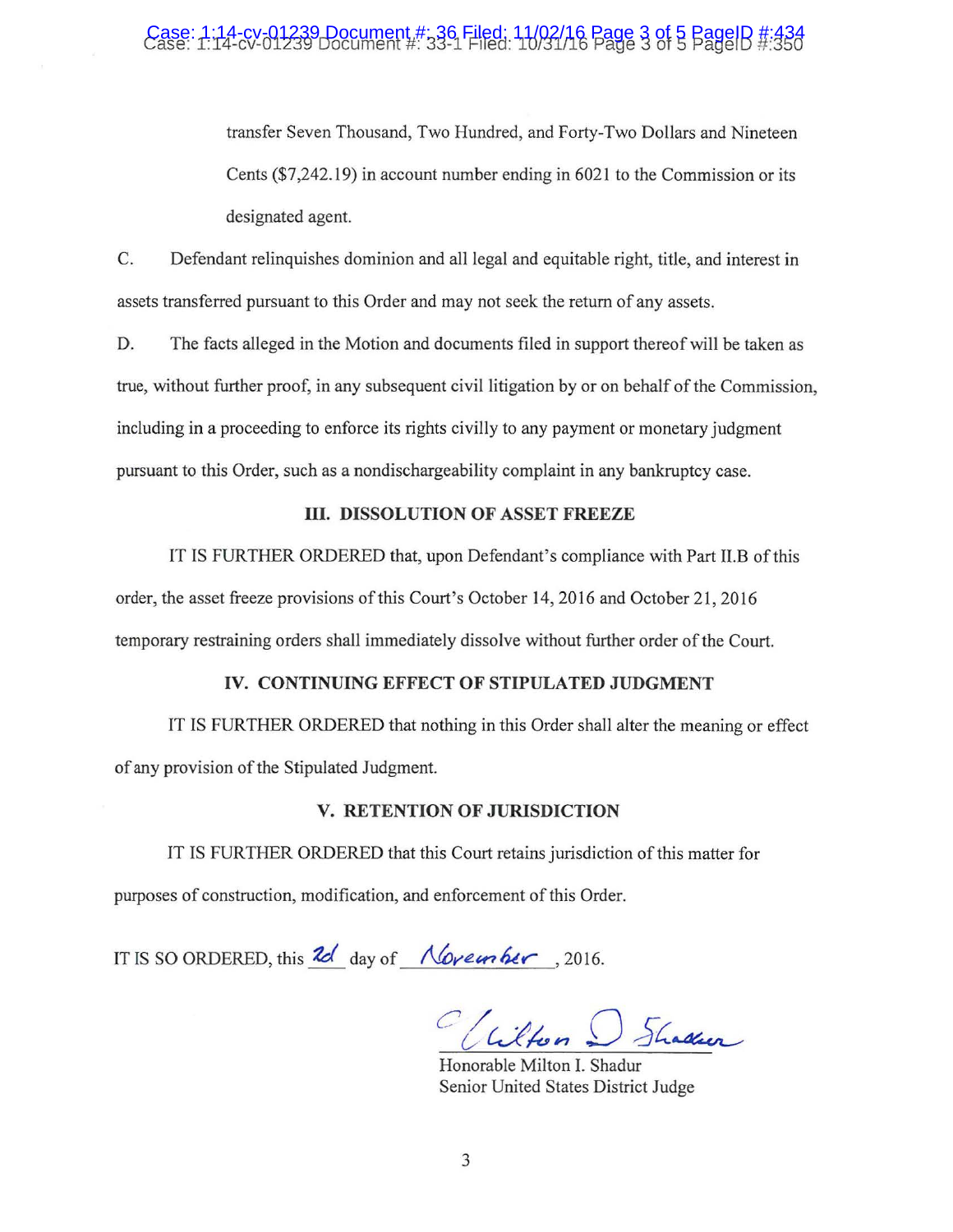# Case: 1:14-cv-01239 Document #: 36 Filed: 11/02/16 Page 4 of 5 PageID #:435 Case: 1:14-cv-01239 Document #: 33-1 Filed: 10/31/16 Page 4 of 5 PagelD #:351

### **SO STIPULATED AND AGREED:**

**FOR PLAINTIFF:** 

### **FEDERAL TRADE COMMISSION**

Date: 12/31/2916

COLIN D. A. MACDONALD STEVEN M. WERNIKOFF JAMES H. DAVIS Federal Trade Commission 600 Pennsylvania Ave. NW Mailstop CC-9528 Washington, DC 20580 (202) 326-3192, cmacdonald@ftc.gov (312) 960-5630, swemikoff@ftc.gov (312) 960-5611, jdavis@ftc.gov

Attorneys for Plaintiff FEDERAL TRADE COMMISSION